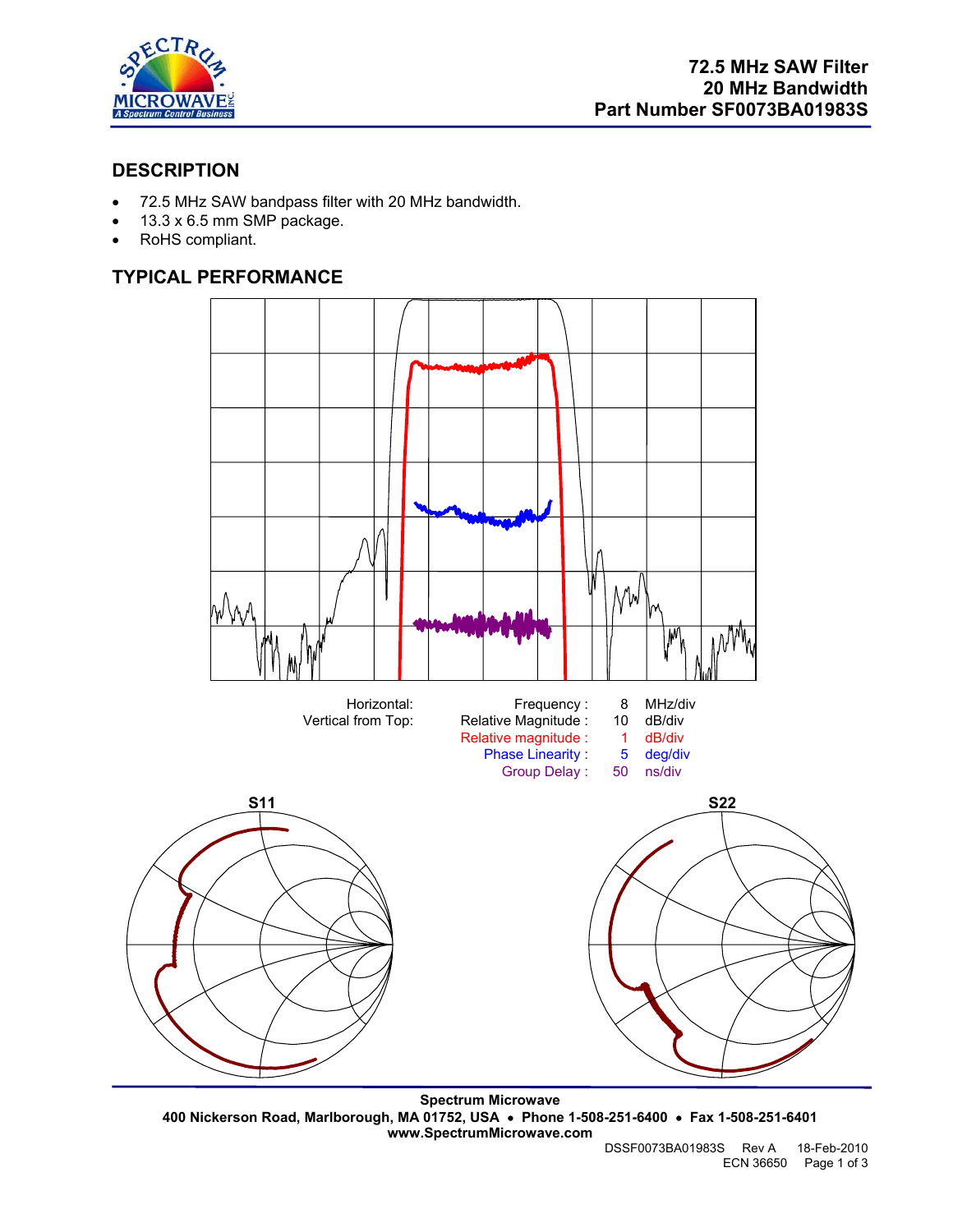

## **SPECIFICATION**

| <b>Parameter</b>                      | <b>Min</b>     | <b>Typ</b> | <b>Max</b> | <b>Units</b> |
|---------------------------------------|----------------|------------|------------|--------------|
| Center Frequency (Fc)                 |                | 72.50      |            | <b>MHz</b>   |
| Insertion Loss at 72.5 MHz            |                | 16         | 17         | dB           |
| Lower 1 dB Frequency                  |                | 61.20      | 62.50      | <b>MHz</b>   |
| Upper 1 dB Frequency                  | 82.50          | 83.50      |            | <b>MHz</b>   |
| Lower 3 dB frequency                  |                | 60.70      | 61.65      | <b>MHz</b>   |
| Upper 3 dB frequency <sup>2</sup>     | 83.35          | 84.10      |            | <b>MHz</b>   |
| Passband Ripple <sup>3</sup>          |                | 0.4        | 1.0        | dB p-p       |
| Phase Deviation from Linear           |                | 4          | 10         | deg p-p      |
| Group Delay Variation <sup>4</sup>    |                | 30         | 150        | ns p-p       |
| <b>Absolute Delay</b>                 |                | 1.09       |            | μs           |
| Rejection (10 to 58 MHz) <sup>2</sup> | 40             | 42         |            | dB           |
| Rejection (87.5 to 90 MHz) $^2$       | 35             | 41         |            | dB           |
| Rejection (90 to 125 MHz) $^2$        | 40             | 47         |            | dB           |
| Input Return Loss at 72.5 MHz         | $\overline{2}$ | 3.5        |            | dB           |
| Output Return Loss at 72.5 MHz        | $\overline{2}$ | 3.4        |            | dB           |
| Source and Load Impedance             |                | 50         |            | Ω            |
| Ambient Temperature (Tref)            |                | 25         |            | $^{\circ}C$  |

Notes: 1. Average of lower and upper 3 dB band edge frequencies.

- 2. Evaluated over 62.5 to 82.5 MHz.
- 3. Specification is met over operating temperature range.

## **MAXIMUM RATINGS**

| 'Parameter                         |     | llam |        |
|------------------------------------|-----|------|--------|
| Storage Temperature Range          | -40 | 85   | $\sim$ |
| <b>Operating Temperature Range</b> | -10 |      |        |
| Input Power Level                  |     |      | dBm    |

# **MATCHING CIRCUIT**



Notes:

1. Recommend the use of  $<sup>+</sup>/-2%$  tolerance components.</sup>

2. Component values shown are for guidance only and may change depending on board layout.

**Spectrum Microwave 400 Nickerson Road, Marlborough, MA 01752, USA** • **Phone 1-508-251-6400** • **Fax 1-508-251-6401 www.SpectrumMicrowave.com**